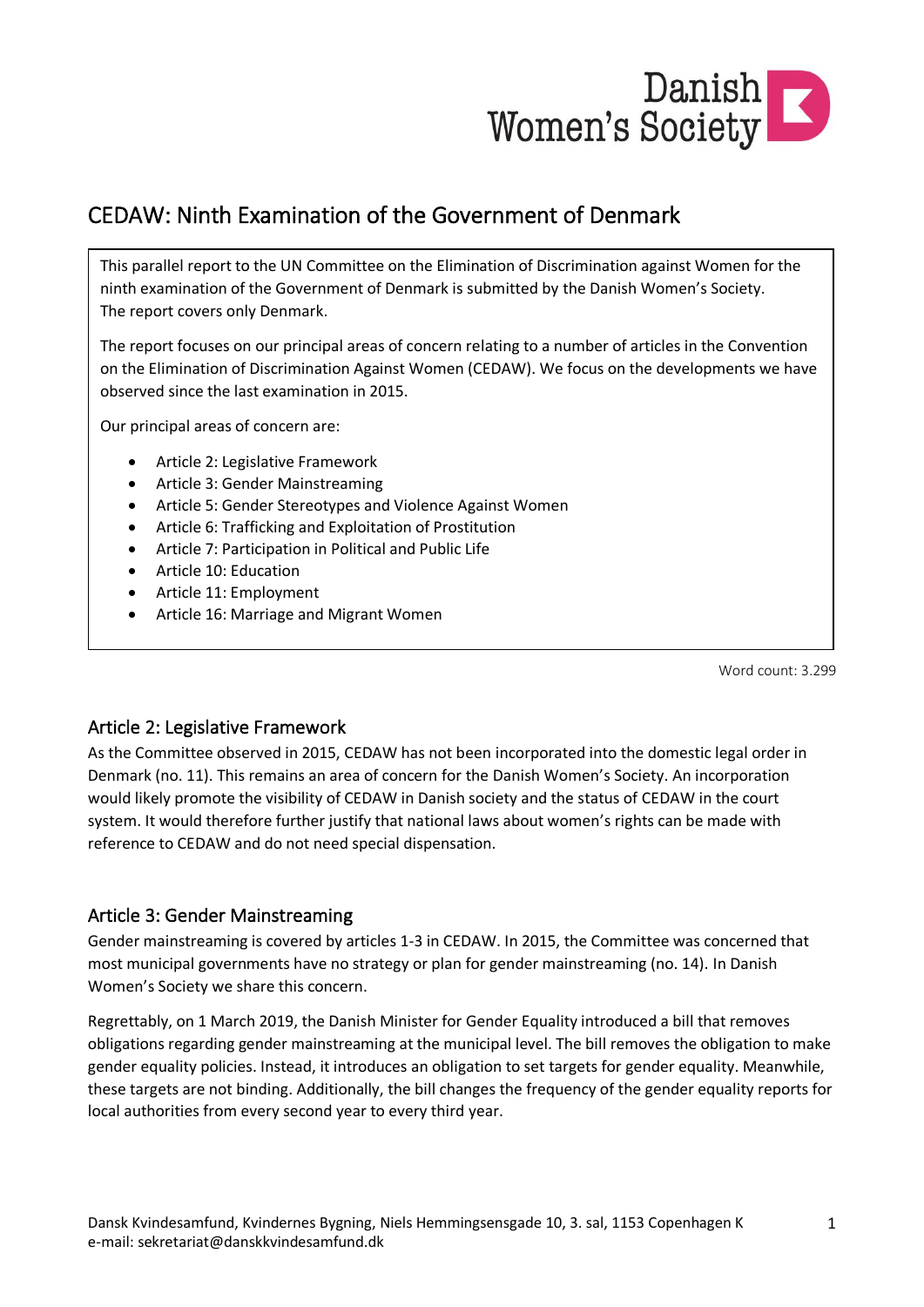

In addition, following the 2019 parliamentary election, the Ministry of Gender Equality was fused with the Ministry of Food, the Ministry of Fishery, and the Ministry of Nordic Cooperation. This amalgamation indicates the governments's lack of prioritisation towards the area of gender equality. Furthermore, there is no policy on gender equality within the Ministry of Gender Equality, representing an unsatisfactory example to companies and other organisations.

# Article 5: Gender Stereotypes and Violence Against Women

Article 5(a) in CEDAW focuses on eliminating cultural prejudices related to gender: Violence against women is one aspect of this.

# • **Better data from shelters**

In 2015, the Committee expressed concern regarding the absence of gender-disaggregated data for all forms of violence against women, including domestic violence and femicide (no. 17a).

Like the Committee, we believe that data, disaggregated by age, ethnicity, nationality, and the relationship between the victim and perpetrator, is crucial to the formulation of policies and the development of targeted interventions (no. 18a).

Prior to 2017, the collection of data on women and children in women's shelters was largely limited to the annual collection by the National Board of Social Services in collaboration with the National Organisation of Women's Shelters in Denmark (LOKK).

However, data is now collected and presented by a wider range of players, including:

- Statistics Denmark: Data on women identifiable by social security number is now mandatory by law for all shelters. Shelters provide data annually based on the start and end dates of stay at shelters for women and children.
- The Ministry of Children and Social Affairs: In 2018, the 2017-data was cross-matched with other officially registered data (by social security number). This provided new information on the correlation with, e.g. health services, psychiatric care as well as the connection with the formal labour market or public services (Socialpolitisk Redegørelse 2018). This report provides further indicators regarding the severe consequences of being subjected to violence, but it does not include information about types of violence, intensity, volume, or actual support provided by the shelters. Instead, it focuses on public services mentioned in accordance with the law that are often not provided.
- Tilskudsportalen: This public service portal provides limited data on each shelter.
- Lev Uden Vold: Data on vacancies, occupancy rates in the shelters and legal issues are available through this newly established (2017) national knowledge hub on intimate partner violence. However, only data from people who have requested assistance from Lev Uden Vold directly is included.
- The Ministry of Justice: Data on the number of homicides based on intimate partner violence. In December 2018, the Ministry for Children and Social Affairs and Statistics Denmark decided to reorganise data collection on women and children staying in women's shelters. It will now collect and publish statistical data from women's and men's shelters (who are not the same as women's shelters, as they are for men in distress, such as being homeless, having substance abuse etc) as well as counselling services. The statistical report will only be published bienally, but it will include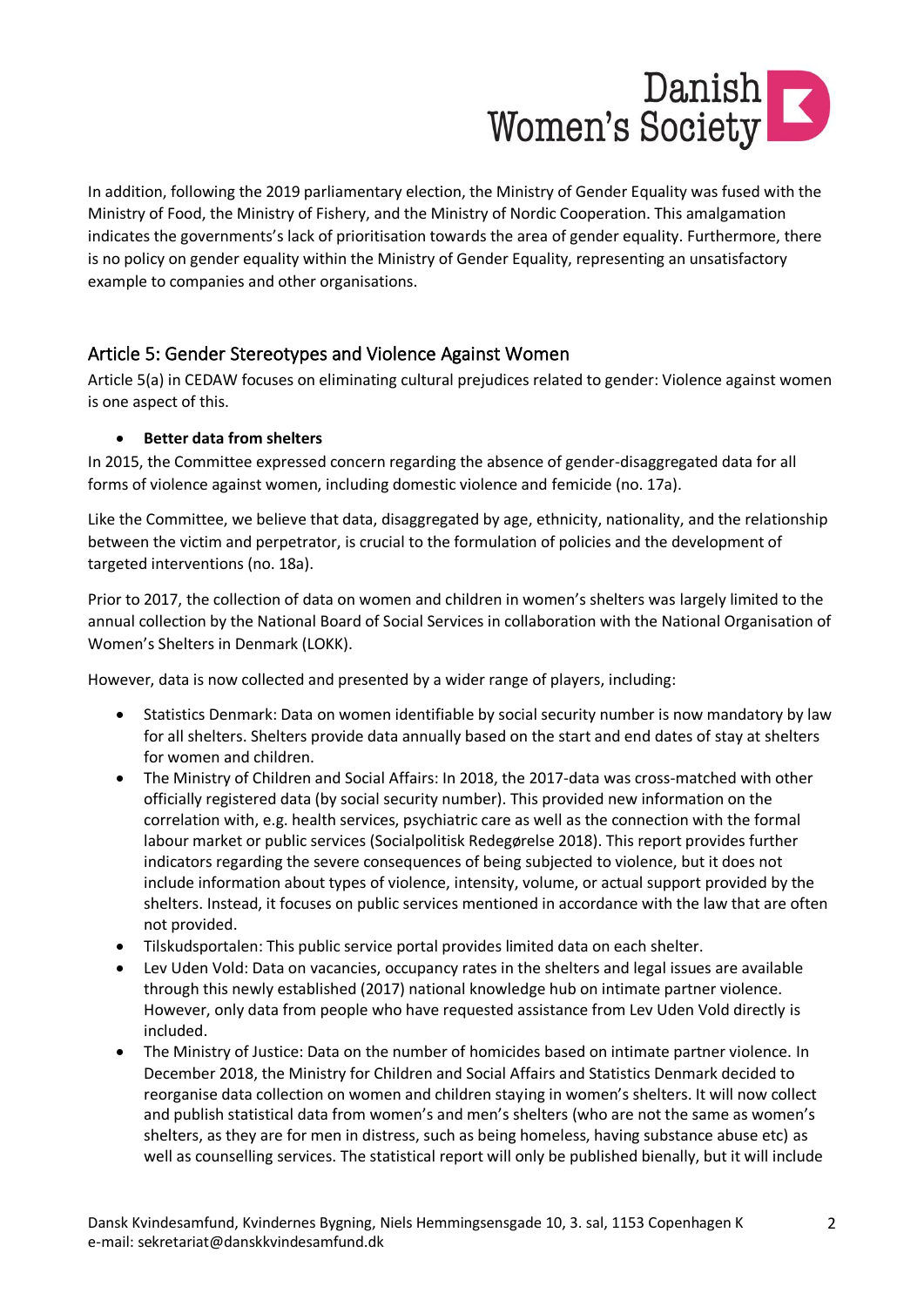

data from two years which is disaggregated by ethnicity, age, education, employment status. The upcoming data will be collected in 2020, and the first report will be published in 2021. Further, the Ministry of Social Affairs has introduced separate statistics on the range of requests for assistance that shelters receive. This will be implemented from January 2021.

Due to the acute nature of the work in shelters, there is also a risk that the individual registration of data is given a lower priority in the day-to-day operations, as registration of data is not mandatory, and no funding is allocated for this administrative task. Additionally, the shelters have to provide data to three different authorities. The Danish Women's Society oporates two women's shelters and find this problematic.

The Danish Women's Society points to the need to prioritise the supply of comprehensive data from all sectors as well as the publication of regular reports on violence against women.

### • **Recognising the gendered dimensions of intimate partner violence**

In 2015, the Committee recommended that Denmark adopts a legislative framework that explicitly provides for the protection of women from psychological violence in line with the Istanbul Convention (no. 18c).

The Danish Women's Society therefore welcomes a new separate act on psychological violence in close relations presented to the Danish Parliament in 2019. However, we are concerned about the absence of the terms 'violence against women' and 'gender-based violence' in legislation and in NAPs.

Gender neutralizing terms such as 'violence in close relationships' and 'family violence' have replaced the internationally recognized term 'violence against women'. This conceals the gendered dynamics of violence.

Denmark has a long history of acknowledging the importance of gender equality efforts and ranks at the top at the European Gender Equality Index. This seems to have contributed to the general national narrative of gender equality as a *fait accompli.* This can be seen in, for instance, national policies where gender equality is often framed as a value which characterizes the Danish society. Unfortunately, this national narrative stands in the way of understanding the gendered nature of violence, among other things.

The lack of recognition of the term 'violence against women' as a key concept testifies to the insufficient public knowledge of and research into the causes of different forms of violence that affect girls and women disproportionately and how the term plays a key role in framing our understanding.

Without the term 'violence against women', the action plans and the initiatives that ensue seem to overlook how seemingly unrelated phenomena such digital sexual violations, sexual coercion, rape, sexualized hate speech against girls and women online, partner violence, stalking, murder of women by a partner, sexual harassment and so forth can be related and enabled by the same underlying gender structure.

In accordance with article 5 (a), which focuses on eliminating cultural prejudices related to gender, we call for a more nuanced understanding of how norms and perceptions about gender can enable different forms of violence against women and girls. Addressing this, in addition to the current focus on psychological and physical violence in the national action plans, requires the inclusion of sexual violence in all forms.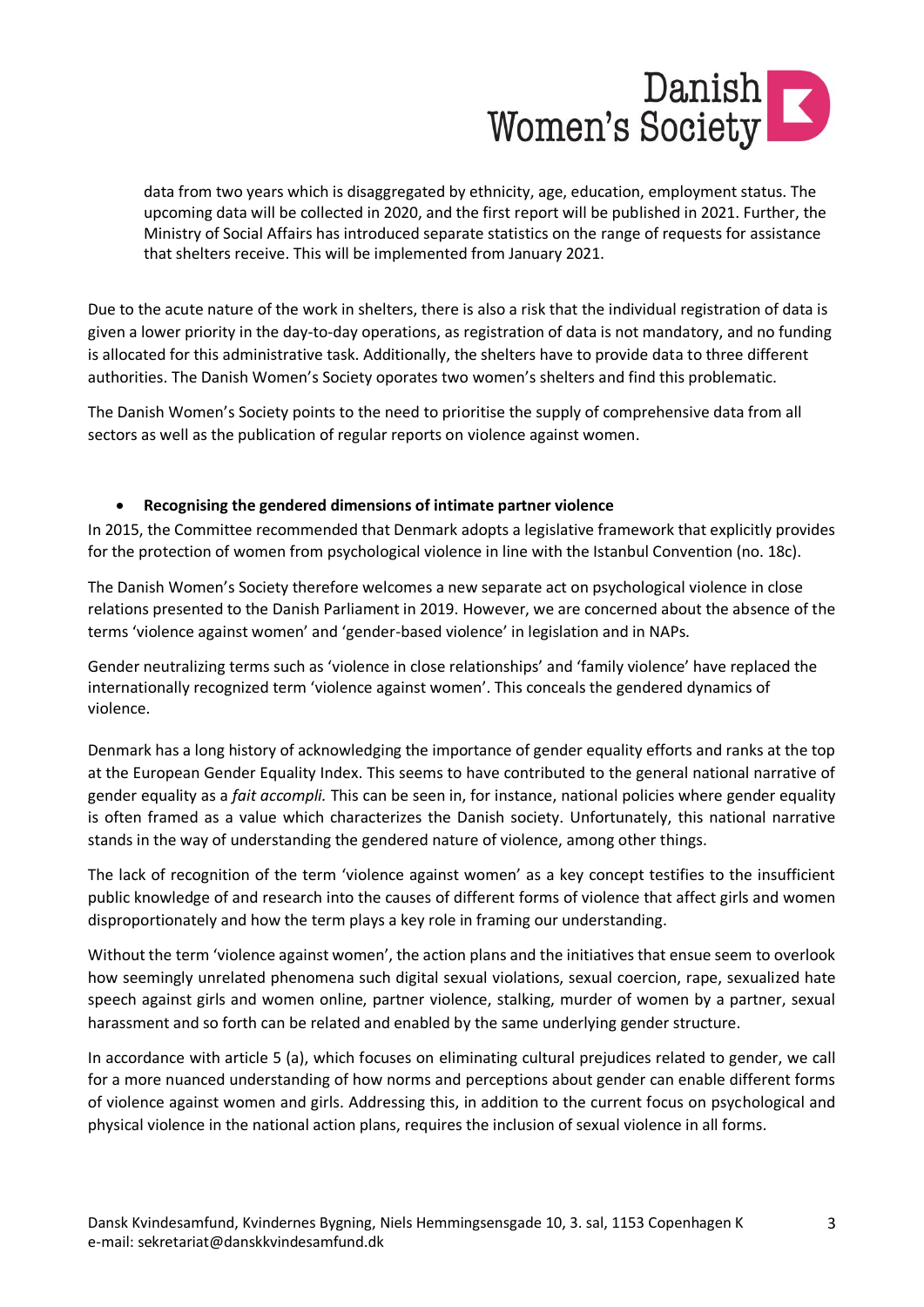

Since the training of professionals is perceived as an important issue in the context of eliminating cultural prejudices related to gender, we would also like to draw attention to the recommendations from GREVIO (2017) to the Danish authorities on the need for introducing systematic and mandatory initial and in-service training on the prevention and detection of the different forms of violence against women, equality between women and men, the needs and rights of victims and the prevention of secondary victimization for all professional groups who do not already receive such training.

### • **Developing a permanent planning and follow-up structure**

The current action plan on violence in close relationships has been prepared by three ministries only: The Ministry of Gender Equality, the Ministry of Justice, and the Ministry for Children and Social Affairs. Service providers and other civil society organisations working with violence against women are not represented in the working group.

The inter-ministerial working group has neither formal authority nor a budget, and NAPs tend to build on existing services and measures than integrate and coordinate policies and responses. The responsibility for the implementation of NAPs and the activities under the NAPs are distributed among the ministries. This leads to compartmentalised rather than integrated policies and coordinated responses to all forms of violence against women and in the family.

The Danish Women's Society supports the strong recommendation from GREVIO (2017) for the Danish authorities to develop a long-term, co-ordinated plan and strategy, a permanent planning and follow-up structure giving due importance to all forms of violence against women.

### • **Amendment to the legislation on rape**

In accordance with GREVIO (2017), the government has, in 2019 and 2020, worked on a new amendment to the legislation on rape that will judge rape cases based on consent. The current law defines rape according to the presence of physical violence and threat of violence, however, rape often occurs through other types of coercion and immense pressure from the perpetrator. This is often the case in relationships with psychological violence or when the victim is intoxicated. The current law does not live up to the Istanbul Convention and it offers little justice for the thousands of rape victims, as many do not report, and less than 10 % of the cases end in conviction. However, we have expressed concern, that the law must not in any kind of relationship or marital status interpret passivity for voluntariness or consent. A Swedish study has shown that up to 70 % of rape victim experience having a freeze reaction, making the victim seem passive, leading up to and during rape as a survival instinct. Passivity must therefore not be interpreted in the new amendment as silent consent. A legislation based on consent will not only encourage victims of rape and sexual violence to report to the police, but it will also change the society's attitudes towards sex, making it the responsibility of both parties to consent to.

The Danish Women's Society has expressed support of an amendment and the introduction of a law based on consent in accordance with art. 36 of the Istanbul Convention.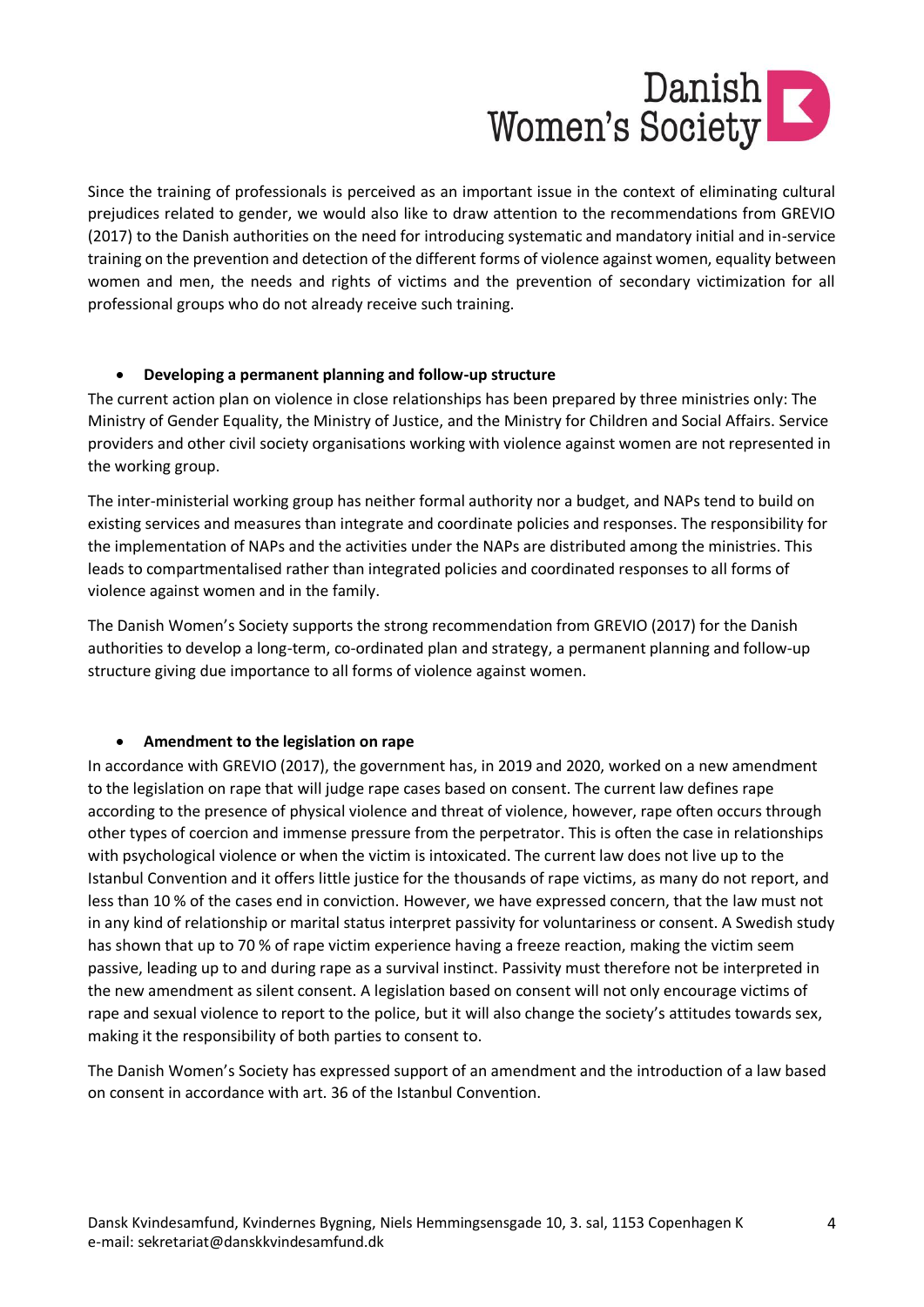

# Article 6: Trafficking and Exploitation of Prostitution

In 2015, the Committee recommended that the State party considers measures to discourage the demand for prostitution (no. 22). In Danish Women's Society we support this recommendation.

We believe that the focus of the government should be on measures to support women who want to leave prostitution, measures to prevent prostitution and measures to discourage the demand for it, and we welcome new research and data within the area.

Therefore, it was disappointing that, in January 2019, government initiatives were made to explore "models for normalising prostitution as an ordinary profession", "adjusting the existing legislation to focus more on rights and obligations in prostitution" as well as the legal possibilities for receiving unemployment benefits, insuring their businesses etc. The Danish Women's Society was relieved to learn that the initiative was dissolved in October 2019. Prostitution is not an odinary profession, it is exploitation of women.

# Article 7: Participation in Political and Public Life

# • **Women in management**

In 2015, the Committee acknowledged the adoption of the bill on the promotion of gender balance on the boards of private and public companies (no. 23) and urged the State party to closely monitor its implementation (no. 24).

In December 2017, the Act was evaluated by the Danish Business Authority. It concluded that, overall, the legislation had only had a limited effect on promoting an equal gender balance on the boards: From 2008 to 2012, the annual growth in female representation was 0.5 pct., whereas the growth from 2013 to 2017 was 0.7 pct. From 2016 to 2017 it even decreased by 0.1 pct.

In the evaluation, little attention was given to the policies. It was concluded that it is difficult to gather information on the policies because the companies can publish their policies where they want and the information is not standardised.

### • **Women in politics**

In 2015, the Committee welcomed the results achieved in increasing the participation of women in the Danish parliament (no. 23). However, in connection with the parliamentary election in June 2015, the share of female MPs dropped from 38.9 to 37.1 pct.

With the 2019 parliamentary election, the percentage of nominated female political candidates only rose from 31.3 pct. in 2015 to 34.3 pct. in 2019. The percentage of elected female candidates went from 37.1 pct. in 2015 to 38.9 pct. in 2019. The Danish Women's Society recognises the increase but encourages the government to take initiatives to improve the amount of female politicians at parliamentary level. Additionally, the current government is contained of only 35 pct. female ministers. Women are not a minority, but represented as such.

The share of women in local government continues to be low. In the 2017 local election, the share of elected women in the municipalities increased to 32.9 pct.

In 2015, the Committee called on the State party to take measures, including temporary special measures such as statutory quotas or incentives for political parties, to include an equal number of women and men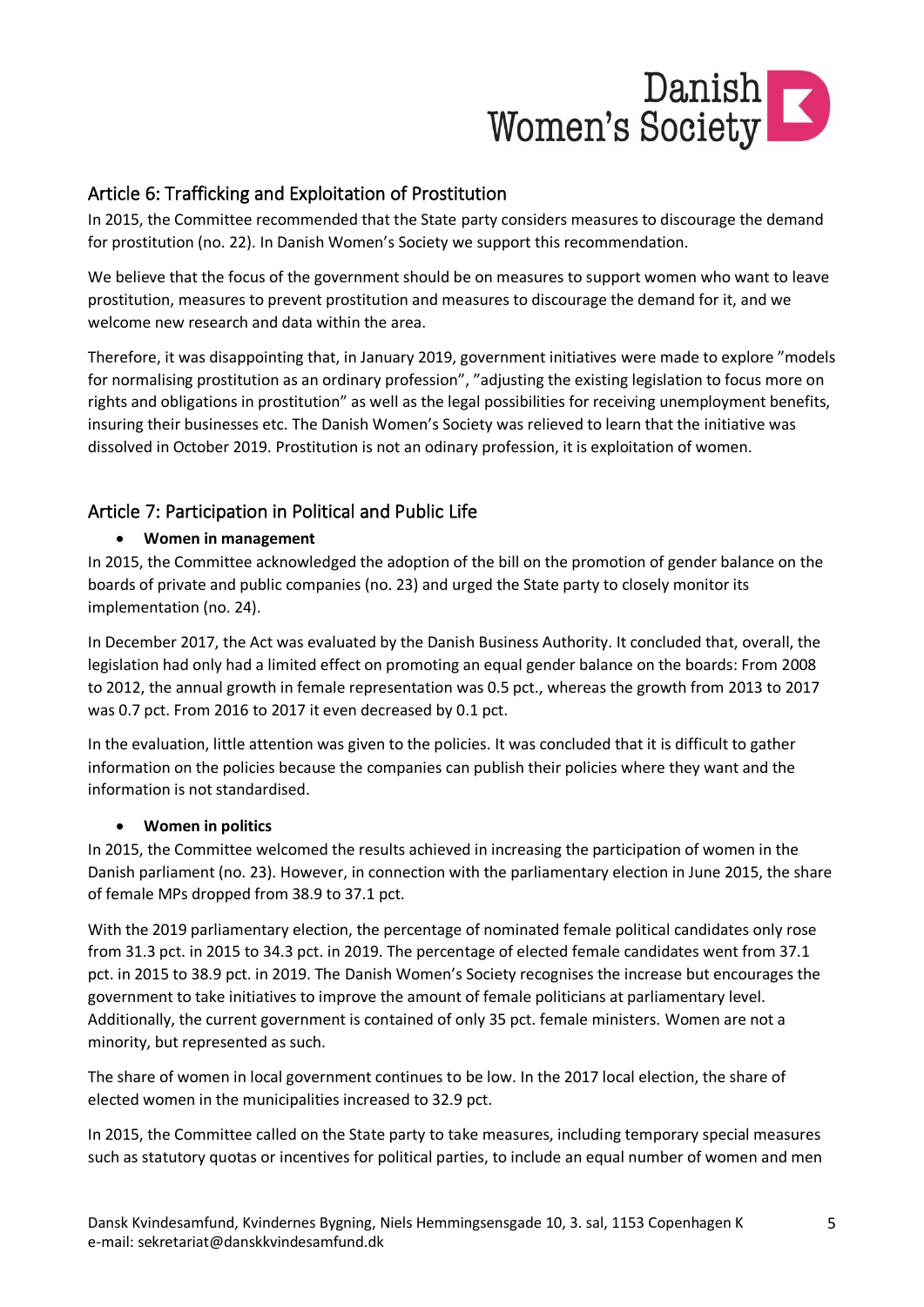

in their electoral lists, especially at the municipal level, in order to accelerate the equal representation of women in political and public life (no. 24). Such measures have still not been implemented, but are still relevant.

# Article 10: Education

Since 2014, "Gender bias and sex education" has been part of the curriculum for pre-school teachers. However, it is not included in the curriculum for teachers at primary and secondary schools. Consequently, little focus is put on fighting gender stereotypes and working systematically for equal opportunities and gender equality in schools. We recommed that "Gender bias and sex education" becomes a mandatory part of the primary and secondary schools curriculum, with a fixed amout of classes. This is in order for them not only to learn about repoductive health, but in order to teach them about consent, setting boundaries and learing about gender stereotypes. This will help prevent and combat sexism, domestic abuse, rape and sexual harrasment which are widespead issiues.

In 2015, The Committee recommended that Denmark intensifies its efforts aimed at diversifying academic and vocational choices for women and men, girls and boys, and that it should introduce further measures to encourage women and men to choose non-traditional fields of education and career paths (no. 28a).

We acknowledge the efforts made by the government recently, especially to encourage girls/women to go into STEM programmes. However, the Danish labour market is still characterised by a high degree of occupational segregation due to the gendered differences in educational choices.

# Article 11: Employment

The gender pay gap continues to be a major area of concern for the Danish Women's Society. Though the unadjusted pay gap has declined by 5 percentage points from 2007 to 2016, the adjusted (residual) pay gap remains unchanged.

### • **A gender-neutral pay concept**

The Danish government (even in its initial report to the Committee) uses a gender-biased concept of pay to compare men and women's wages and thereby estimate the gender pay gap.

The concept, *hourly earnings per hour present*, divides hourly earnings by actual working hours. However, following this method, it is easy to overlook that absence is unequally distributed on gender. For example, mothers take maternity leave and a longer parental leave. Depending on the contract or collective agreement, Danish mothers receive full pay for several months while on leave. Therefore, when you divide their pay with their actual hours AT work, their hourly earnings become extremely high. Suddenly, the mother on leave has the highest pay in the company! This reduces the gender pay gap.

The Danish Pay Commission (2010) emphasised that when comparing men and women´s wages, a genderneutral pay concept should be used, such as *standardised hourly earnings*. The government has recently stated that reports published by the Ministry of Employment and the Danish Centre for Social Science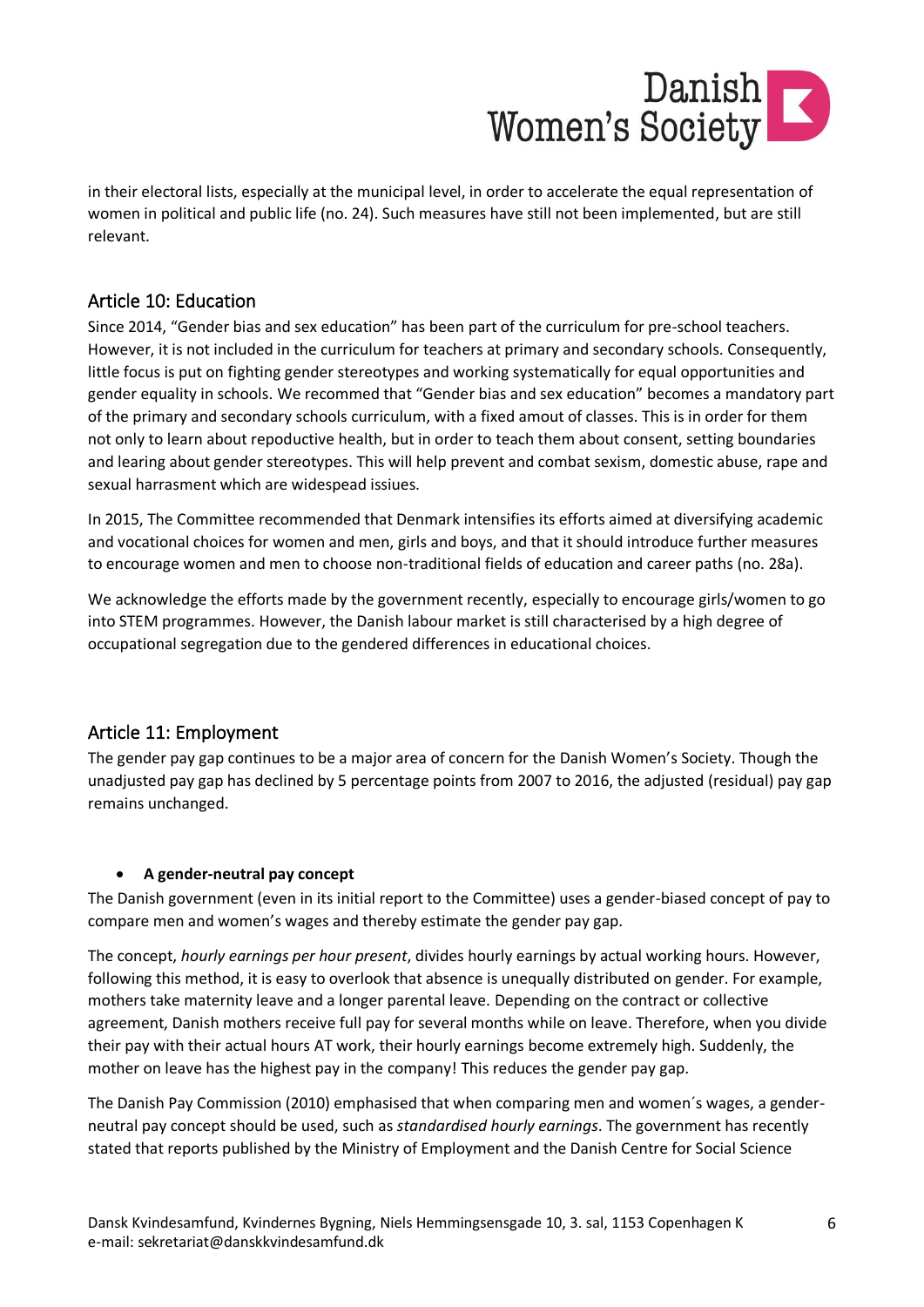

Research (VIVE) will now use the concept of standardised hourly earnings. Yet, the government and the employers continue to refer to the concept, *hourly earnings per hour present,* in all other platforms.

The Danish Women's Society highly recommends that the concept stadardised hourly earnings is included in all national statistics on pay.

### • **Little transparency on wages**

In 2015, the Committee was concerned about the persistent gender wage gap and the lack of legal obligations requiring transparency. This includes comparative figures in individual cases, made by the employers, regarding data on remuneration (no. 29a).

In 2014, the former government signed a bill on equal pay statistics requiring companies with more than 10 employees to prepare statistics for job categories with a minimum of 3 men and 3 women. However, this Act never came into force as the present government rejected it. Meanwhile, one element was maintained: the official statistic from 2016 was now based on index numbers instead of real amounts, making the payment structure less transparent and making it impossible to compare individual cases and work of equal value across job categories.

Current legislation states that only companies with 35 employees or more must make available (to employee representatives) a yearly statistical overview of pay distribution segregated by sex – but only for job categories with a minimum of 10 men AND 10 women. However, this is only found in a few, large companies, narrowing the scope significantly.

According to the law, companies can decide on the pay concept they wish to choose. They are not obliged to use statistics generated by their own employer´s organisation, the official statistics based on index numbers. This allows for very little transparency - de facto making it impossible to compare individual cases.

### • **Maternity equalisation scheme for self-employed**

In 2015, the Committee welcomed the introduction of a Maternity Equalisation Scheme for maternity, paternity, and parental leave for self-employed persons in 2014. However, this never came into force. In 2020, the government decided to re-introduce such a Maternity Equalisation Scheme. Nevertheless, as a result of the CoViD-19 crisis, the agreement has been postponed.

Among other things, it could have encouraged women to start their own business. Instead, we have seen a decrease in the numbers of businesses started by women: In 2017, only one in four new businesses were started by a woman according to figures from the Danish Business Authority.

### Article 16: Marriage and Migrant Women

Article 16 regards the elimination of discrimination against women in all matters relating to marriage and family relations. We believe there is an issue in Denmark regarding migrant women.